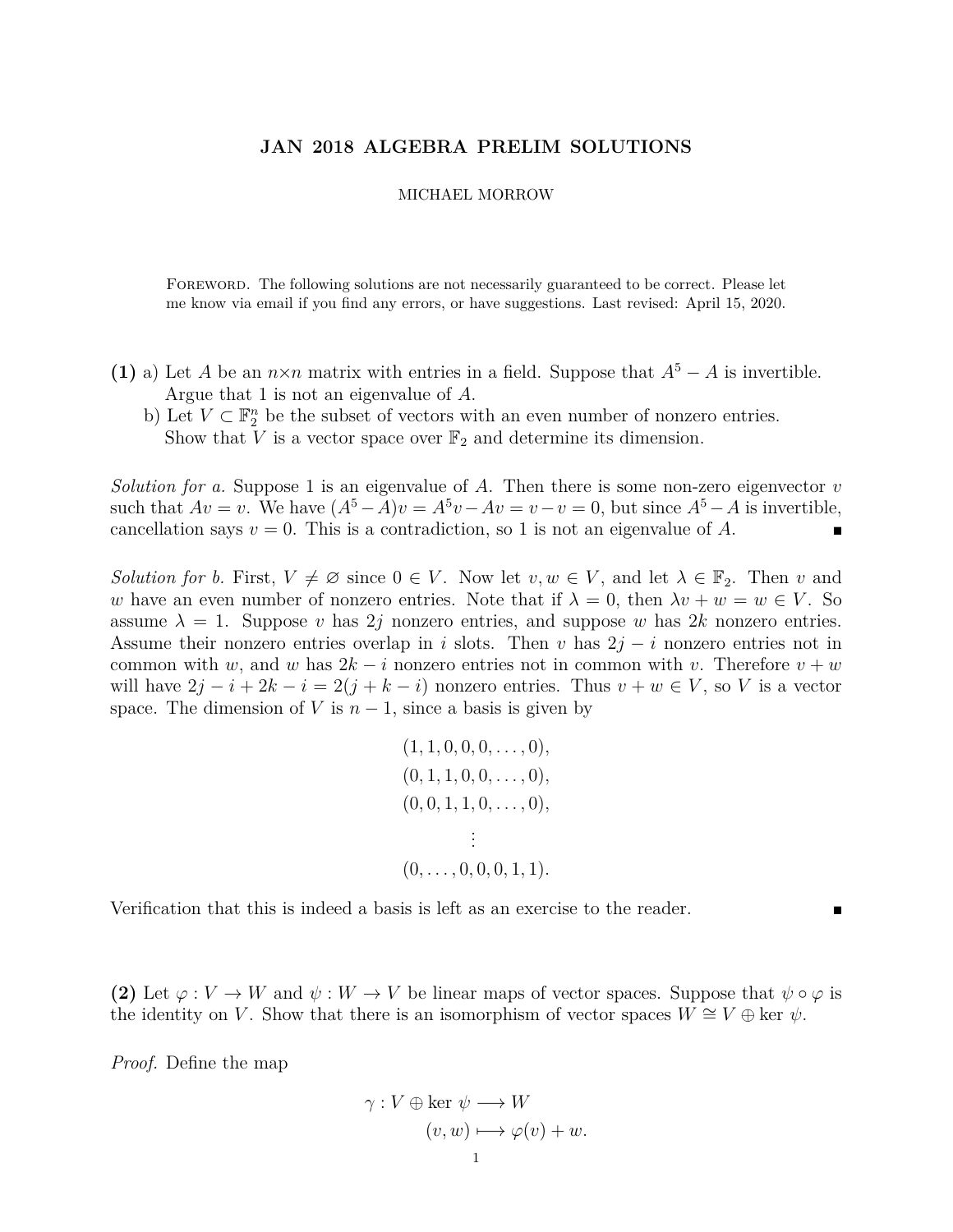Let  $(v_1, w_1), (v_2, w_2) \in V \oplus \text{ker } \psi$ , and let  $\lambda \in F$ . Then we have

$$
\gamma(\lambda(v_1, w_1) + (v_2, w_2)) = \gamma(\lambda v_1 + v_2, \lambda w_1 + w_2)
$$
  
=  $\varphi(\lambda v_1 + v_2) + \lambda w_1 + w_2$   
=  $\lambda(\varphi(v_1) + w_1) + \varphi(v_2) + w_2$   
=  $\lambda \gamma(v_1, w_1) + \gamma(v_2, w_2)$ .

Thus  $\gamma$  is *F*-linear. Now let  $w \in W$ . Then  $\psi(w) = v$  for some  $v \in V$ . By the Fiber Lemma,  $\psi^{-1}(v) = w + \text{ker } \psi$ . Furthermore,  $\psi(\varphi(v)) = v = \psi(w)$ , so  $\varphi(v) \in \psi^{-1}(v)$ . Thus  $\varphi(v) = w + k$  for some  $k \in \text{ker } \psi$ . Hence  $\gamma(v, -k) = \varphi(v) - k = w + k - k = w$ , so  $\gamma$  is surjective. For injective, let  $(a, b) \in \text{ker } \gamma$ . Then  $\varphi(a) + b = 0$ , and since  $b \in \text{ker } \psi$ , we have

$$
a = a + \psi(b) = \psi(\varphi(a)) + \psi(b) = \psi(\varphi(a) + b) = \psi(0) = 0.
$$

Thus  $\varphi(a) = \varphi(0) = 0$ , so  $b = 0$ . Hence ker  $\gamma$  is trivial, so  $W \cong V \oplus \ker \psi$ .

**(3)** Let *N* be a normal subgroup of a finite group *G*, and let *P* be a Sylow *p*-subgroup of *G*. Show that  $P \cap N$  is a Sylow *p*-subgroup of N.

*Proof.* Let  $|G| = p^k a$  where  $p \nmid m$ , so  $|P| = p^k$ . By Lagrange's Theorem,  $P \cap N$  is a *p*-subgroup of *N*. Since *N* is normal in *G*, *P N* is a subgroup of *G*. We have

$$
|PN| = \frac{|P||N|}{|P \cap N|},
$$

so  $|PN|/|P| = |N|/|P \cap N|$ . Since  $p \nmid m$ , and

$$
m = |G : P| = |G : PN||PN : P|,
$$

we know  $p \nmid |PN : P| = |N : P \cap N|$ . Thus  $P \cap N$  is a Sylow *p*-subgroup of *N*.

(4) Let *G* be a group of order  $3825 = 17 \cdot 25 \cdot 9$ . If *N* is a normal subgroup of order 17 in *G*, then prove that *N* is contained in the center of *G*.

*Proof.* Define the map

$$
\varphi : G \longrightarrow \text{Aut}(N)
$$

$$
g \longmapsto (n \mapsto gng^{-1}).
$$

We must first show that for any  $g \in G$ , the map  $\sigma : n \mapsto gng^{-1}$  is indeed an automorphism of *N*. Since *N* is normal,  $\sigma(n) \in N$  for all  $n \in N$ , so  $\sigma$  is well-defined. Let  $n_1, n_2 \in N$ . Then  $\sigma(n_1 n_2) = g n_1 n_2 g^{-1} = g n_1 g^{-1} g n_2 g^{-1} = \sigma(g_1) \sigma(g_2)$ , so  $\sigma$  is a homomorphism. Now let  $n \in \text{ker } \sigma$ , so  $gng^{-1} = 1$ . It follows that  $n = 1$ , so ker  $\sigma$  is trivial. Thus  $\sigma$  is injective, and since N is finite, it's also surjective. Hence  $\sigma$  really is an automorphism of N. Now let  $g_1, g_2 \in G$ . Then we have

$$
\varphi(g_1 g_2) = (n \mapsto g_1 g_2 n (g_1 g_2)^{-1})
$$
  
=  $(n \mapsto g_1 g_2 n g_2^{-1} g_1^{-1})$   
=  $(n \mapsto g_1 n g_1^{-1}) \circ (n \mapsto g_2 n g_2^{-1})$   
=  $\varphi(g_1)\varphi(g_2).$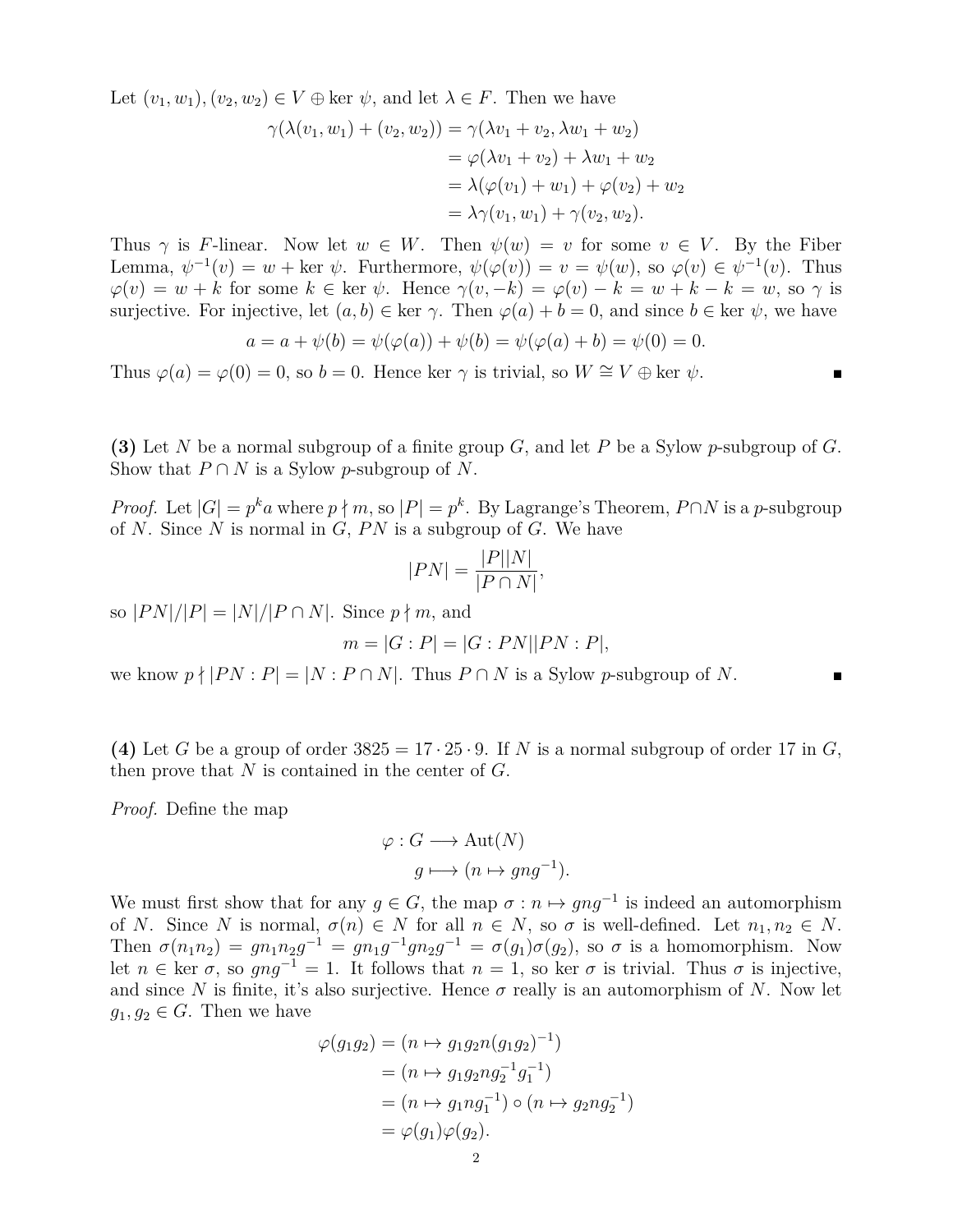Thus  $\varphi$  is a homomorphism. Let  $k \in \text{ker } \varphi$ . Then  $n \mapsto knk^{-1}$  is the identity map on *N*, so  $knk^{-1} = n$  for all  $n \in N$ . This happens precisely when  $k \in C_G(N)$ , the centralizer of *N* in *G*. Hence ker  $\varphi = C_G(N)$ . By the First Isomorphism Theorem,  $G/C_G(N)$  is isomorphic to a subgroup of Aut(*N*). Since *N* is of prime order, it is cyclic, so Aut(*N*) ≅ Aut( $\mathbb{Z}/17\mathbb{Z}$ ) ≅  $\mathbb{Z}/17\mathbb{Z}^{\times} \cong \mathbb{Z}/16\mathbb{Z}$ . Thus  $|G|/|C_G(N)|$  divides 16 by Lagrange's Theorem. So  $|G|/|C_G(N)| =$ 1, 2, 4, 8, or 16. Since |*G*| is not divisible by 2, 4, 8, or 16, we must have  $|G|/|C_G(N)| = 1$ . Hence  $C_G(N) = G$ , so N is contained in the center of G.

**(5)** Let *R* be a UFD such that any ideal of *R* generated by two elements is principal. Prove that *R* is a PID. (Hint: Recall that a UFD satisfies the ascending chain condition for principal ideals.)

*Proof.* We first show that every finitely generated ideal is principal via induction. For  $n = 2$ , the claim already holds by the assumption. Let  $n \geq 2$ , and assume the claim holds for  $n-1$ . Suppose  $I = (a_1, \ldots, a_n)$  for  $a_1, \ldots, a_n \in R$ . Then  $(a_1, \ldots, a_{n-1}) = (b)$  for some  $b \in R$ . Furthermore,  $(b, a_n) = (c)$  for some  $c \in R$ . We now obtain

$$
(a_1, \ldots, a_n) = a_1 R + \ldots + a_n R = (a_1, \ldots, a_{n-1}) + a_n R = (b) + a_n R = (b, a_n) = (c).
$$

Thus every finitely generated ideal is principal. Now let *J* be some ideal that is not finitely generated. Then there are elements  $x_1, x_2, \ldots \in J$  such that

$$
(x_1) \subsetneq (x_1, x_2) \subsetneq \cdots \subsetneq J
$$

where each  $(x_1, \ldots, x_i)$  is principal (via our previous work). Since R is a UFD, it satisfies the ascending chain condition for principal ideals. Thus there must exist some  $k \in \mathbb{N}$  such that  $(x_1, \ldots, x_k) = (x_1, \ldots, x_m)$  for all  $m \geq k$ . Since *J* is not finitely generated, we may find some  $x_p \in J$  such that  $x_p \notin (x_1, \ldots, x_k)$  where  $p > k$ . But then  $(x_1, \ldots, x_k) \neq (x_1, \ldots, x_k, x_p)$ , a contradiction. Hence *J* must be finitely generated so it is principal. Therefore *R* is a PID.

**(6)** Determine all ring homomorphisms  $\mathbb{Q}[x]/(x^{100} + 2) \to \mathbb{Q}[x]/(x^{501} - 2)$ .

*Proof.* Since  $x^{100} + 2$  and  $x^{501} - 2$  are both irreducible over Z by Eisenstein, they are irreducible over Q via Gauss' Lemma. Thus  $\mathbb{Q}[x]/(x^{100} + 2)$  and  $\mathbb{Q}[x]/(x^{501} - 2)$  are actually fields. Furthermore, we have

$$
\mathbb{Q}[x] / (x^{100} + 2) \cong \mathbb{Q}(\alpha)
$$
 and  $\mathbb{Q}[x] / (x^{501} - 2) \cong \mathbb{Q}(\beta)$ 

where  $\alpha$  and  $\beta$  are roots of the polynomials  $x^{100} + 2$  and  $x^{501} - 2$  respectively. So we are really looking for ring maps from  $\mathbb{Q}(\alpha)$  to  $\mathbb{Q}(\beta)$ . The kernel of any such map is an ideal, and ring maps must take 1 to 1, so the only possible maps will be injective. Suppose we have an injective map  $\varphi$ . Then  $\varphi$  is an embedding of  $\mathbb{Q}(\alpha)$  into  $\mathbb{Q}(\beta)$ . We may thus regard  $\mathbb{Q}(\alpha)$  as a subextension of  $\mathbb{Q}(\beta)$ . Since  $\mathbb{Q}(\alpha)/\mathbb{Q}$  is degree 100, and  $\mathbb{Q}(\beta)/\mathbb{Q}$  is degree 501, the Degree Formula says

$$
501 = [\mathbb{Q}(\beta) : \mathbb{Q}] = [\mathbb{Q}(\beta) : \mathbb{Q}(\alpha)][\mathbb{Q}(\alpha) : \mathbb{Q}] = [\mathbb{Q}(\beta) : \mathbb{Q}(\alpha)] \cdot 100.
$$

This implies that 100 divides 501, a contradiction. Hence there are no ring maps between these two rings.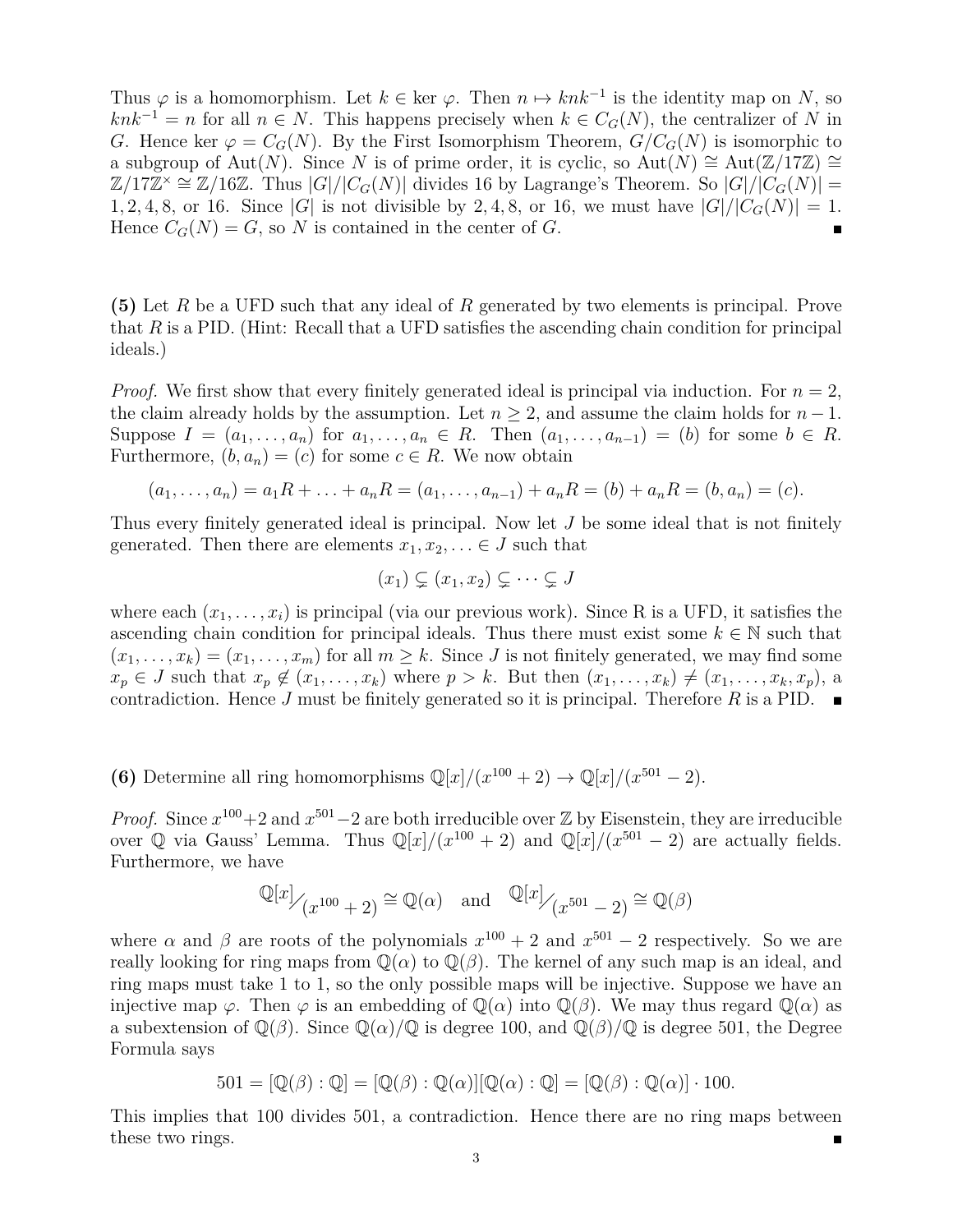(7) Show that the ideal *I* of  $\mathbb{Z}[x]$  generated by 29 and  $x^2 + 1$  is not a maximal ideal.

*Proof.* Since  $x^2 + 1 = (x+17)(x-17)+290$ , we have  $(29, x^2+1) \subset (29, x-17)$ . To show proper inclusion, suppose for sake of contradiction that  $x - 17 = 29f(x) + (x^2 + 1)g(x)$  for some *f*(*x*)*, g*(*x*) ∈  $\mathbb{Z}[x]$ . Plugging in  $x = -17$  we obtain  $-34 = 29f(-17) + 290g(-17)$ , so 29 divides 34. This is a contradiction, so  $(29, x^2 + 1) \subsetneq (29, x - 17)$ . To see why  $(29, x - 17) \subsetneq \mathbb{Z}[x]$ , suppose again for sake of contradiction that  $1 = 29p(x) + (x - 17)q(x)$  for some  $p(x)$ ,  $q(x) \in$  $\mathbb{Z}[x]$ . Plugging in  $x = 46$  we obtain  $1 = 29p(x) + 29q(x)$ , so 29 divides 1. This is a contradiction, so

$$
(29, x^2 + 1) \subsetneq (29, x - 17) \subsetneq \mathbb{Z}[x].
$$

Hence  $(29, x^2 + 1)$  is not a maximal ideal.

**(8)** Find the isomorphism type of the Galois group of the polynomial  $f = (x^{12} - 1)(x^2 + 5)$ over Q, and describe the action of its elements on the splitting field.

*Proof.* The splitting field for *f* is  $K = \mathbb{Q}(\zeta_{12}, \sqrt{2})$  $\overline{-5}$ ) where  $\zeta_{12}$  is a primitive  $12^{\text{th}}$  root of unity. By the Degree Formula, we have

$$
[K:\mathbb{Q}] = [\mathbb{Q}(\zeta_{12}, \sqrt{-5}):\mathbb{Q}(\zeta_{12})][\mathbb{Q}(\zeta_{12}):\mathbb{Q}] = 2\varphi(12) = 2(4) = 8.
$$

Thus *K* is Galois over  $\mathbb{Q}$  of degree 8, so  $|Gal(K/\mathbb{Q})| = 8$ . Any element of the Galois Thus A is Galois over  $\psi$  or degree 8, so  $|\text{Gal}(A/\psi)| = 8$ . Any element or the Galois group is completely determined by its action on the generators  $\zeta_{12}$  and  $\sqrt{-5}$ . So define the automorphisms

$$
\sigma_{ij} : \begin{cases} \zeta_{12} & \longmapsto \zeta_{12}^i \\ \sqrt{-5} & \longmapsto (-1)^{j+1} \sqrt{-5} \end{cases}
$$

where  $gcd(12, i) = 1$  and  $j = 1, 2$ . Counting the  $\sigma_{ij}$  we see there are 8 distinct automorphisms, so we have accounted for all elements in  $Gal(K/\mathbb{Q})$ . The action of the Galois group on the splitting field is completely described by the  $\sigma_{ij}$ . It remains to determine the isomorphism type of  $Gal(K/\mathbb{Q})$ . Let's compute the orders of the elements in the Galois group:

$$
ord(\sigma_{11}) = 1 \qquad ord(\sigma_{51}) = 2
$$
  
\n
$$
ord(\sigma_{71}) = 2 \qquad ord(\sigma_{11,1}) = 2
$$
  
\n
$$
ord(\sigma_{12}) = 2 \qquad ord(\sigma_{52}) = 2
$$
  
\n
$$
ord(\sigma_{72}) = 2 \qquad ord(\sigma_{11,2}) = 2.
$$

The only group of order 8 where every non-identity element has order 2 is  $C_2 \times C_2 \times C_2$ . So we conclude that  $Gal(K/\mathbb{Q}) \cong C_2^3$ .

**(9)** Consider the polynomial  $f = x^5 - 5p^4x + p$ , where *p* is a prime number.

- a) Show that *f* has exactly three real roots.
- b) Determine the Galois group of *f* over Q.

*Solution for a.* We use Descartes' Rule of Signs. The terms of *f* have exactly two sign changes, so *f* has either two or zero positive real roots. Now look at  $f(-x) = -x^5 + 5p^4x + p$ , whose terms have exactly one sign change. Thus *f* has exactly one negative real root. To find how many positive real roots *f* has, note that  $f(0) = p > 0$  and  $f(1) = 1 - 5p^4 + p < 0$ . By the Intermediate Value Theorem, *f* has a positive real root between 0 and 1, so *f* must have exactly two positive real roots. Hence *f* has exactly three real roots.